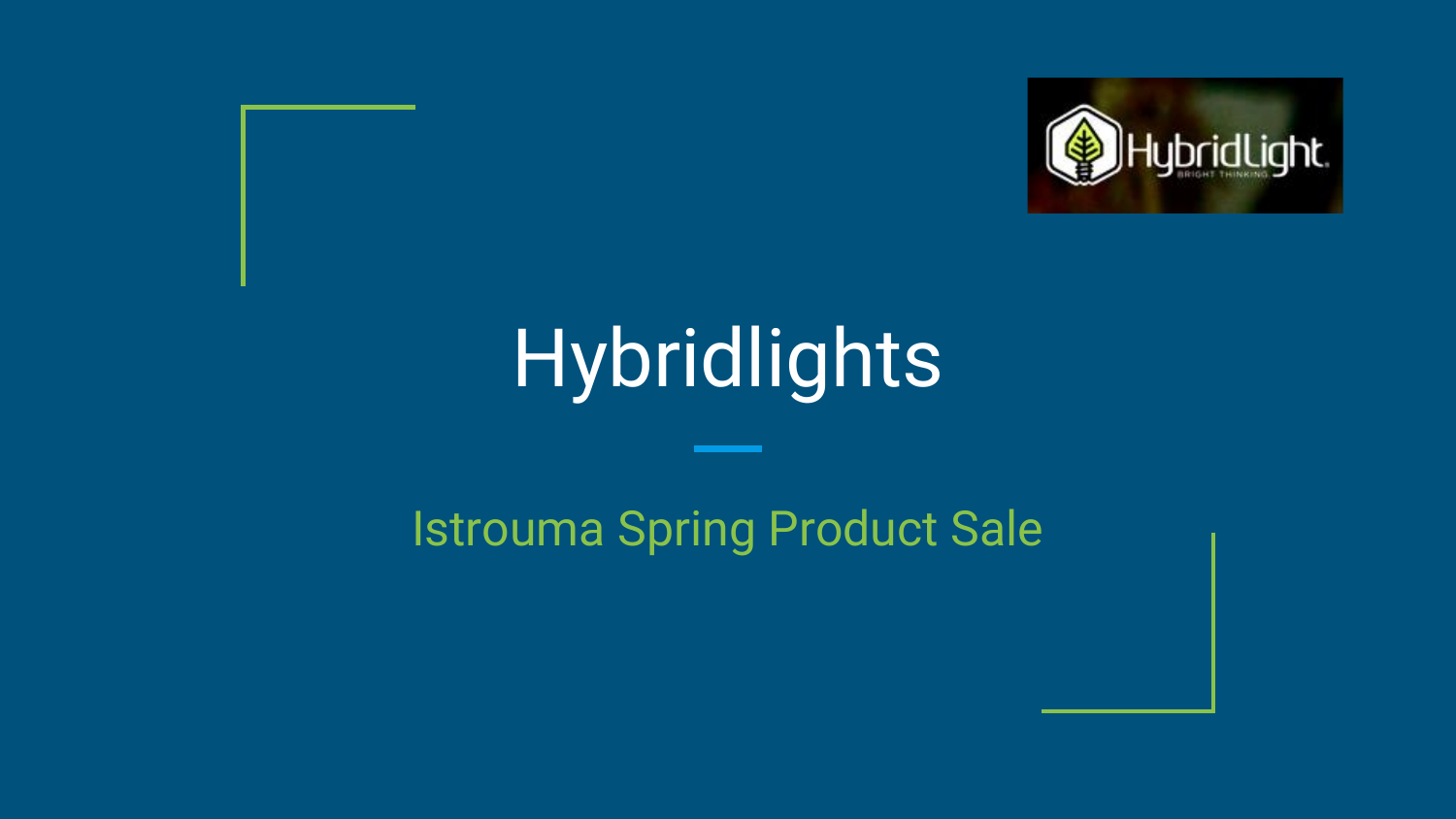# **Hybrid Light**

- **Pioneer of solar powered mobile lighting and charging solutions**
- **Portable flashlights, lanterns, and headlamps.**
- **Durable, environmentally friendly, and guaranteed for life**
- **Rechargeable again and again**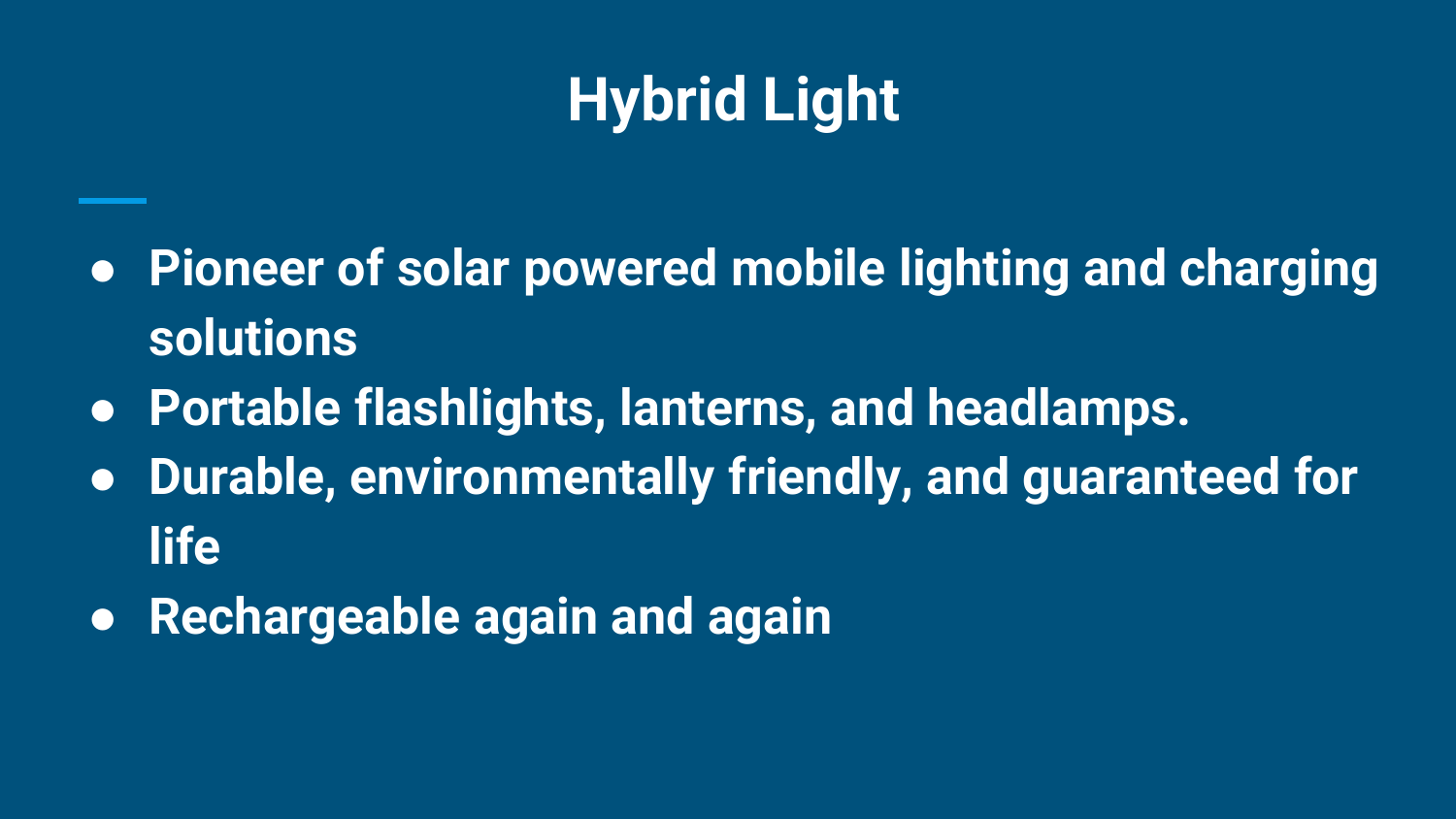## **Perfect for Weather Emergencies**

- **Lights have USB port for charging your mobile devices.**
- **Lights also feature a Micro USB port for rapid charging or you can simply use any light source to keep your light charged through its built-in solar panel.**
- **Waterproof dust covers on ports for flashlights & Atlas 600**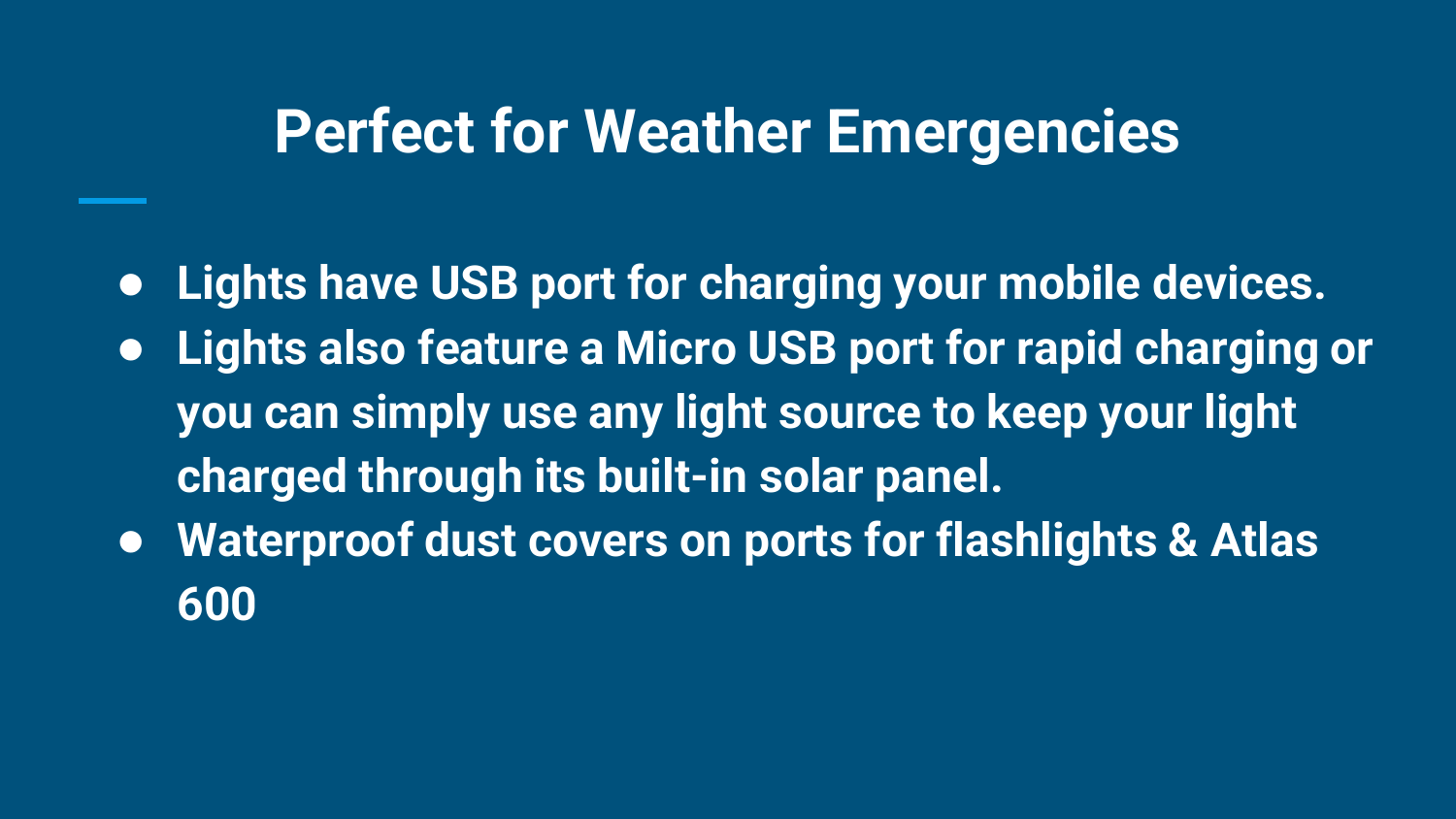

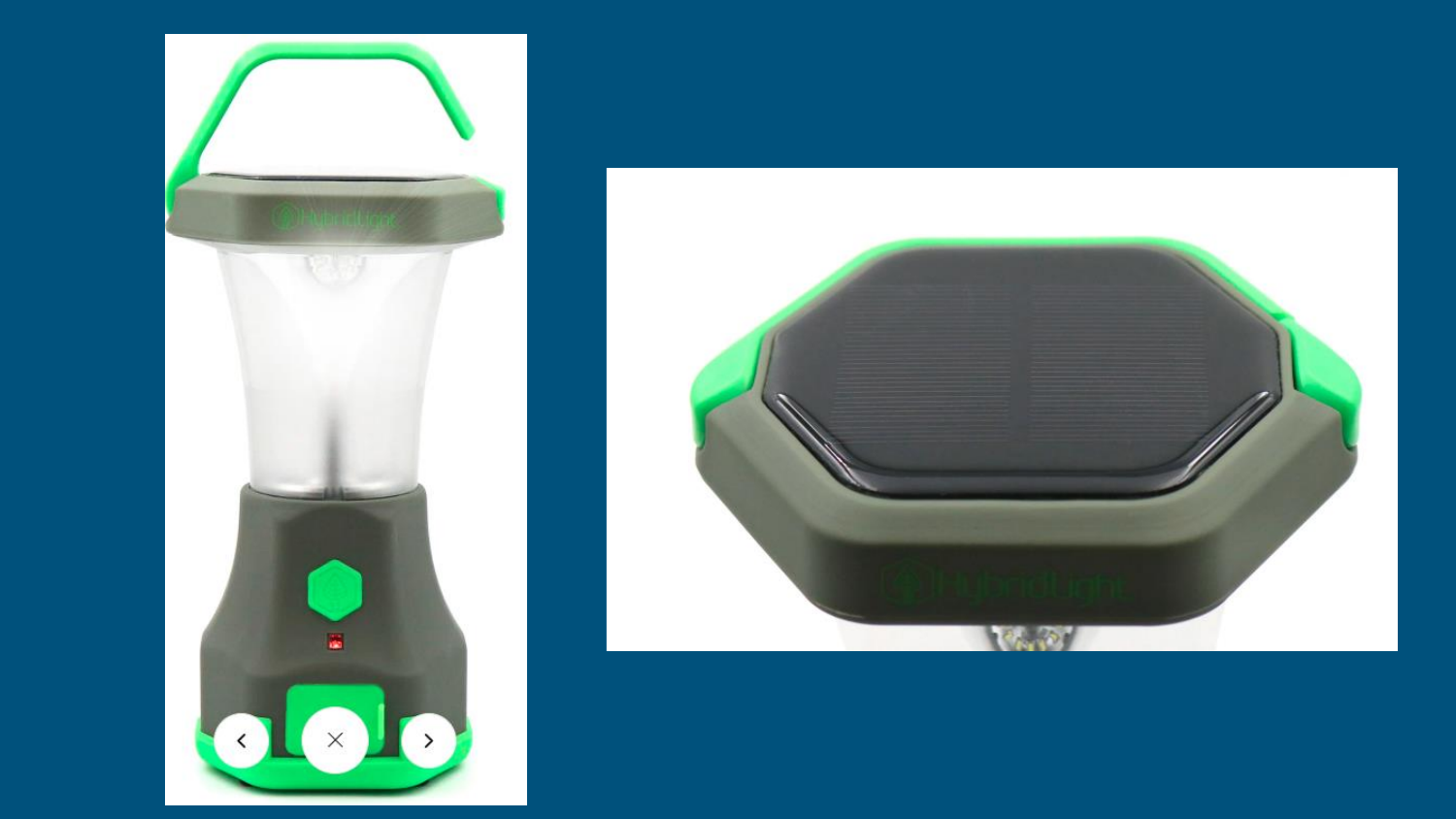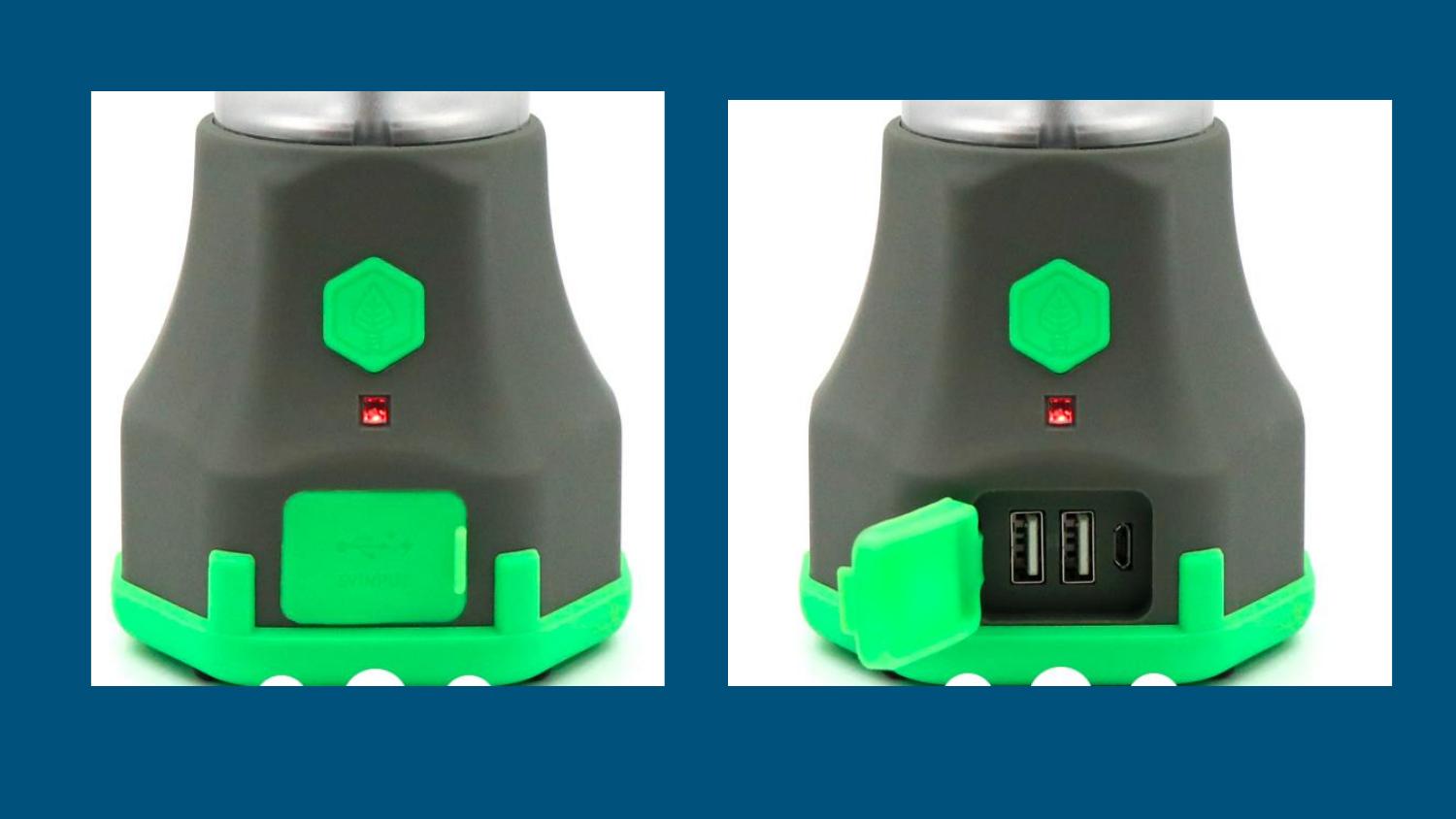## **Perfect for Outdoor Scouting Adventures**

- **Different models include flashlights, Bluetooth speaker, headlamp, or lantern**
- **Battery can hold a charge for years for peace of mind**
- **Bright energy efficient LEDs**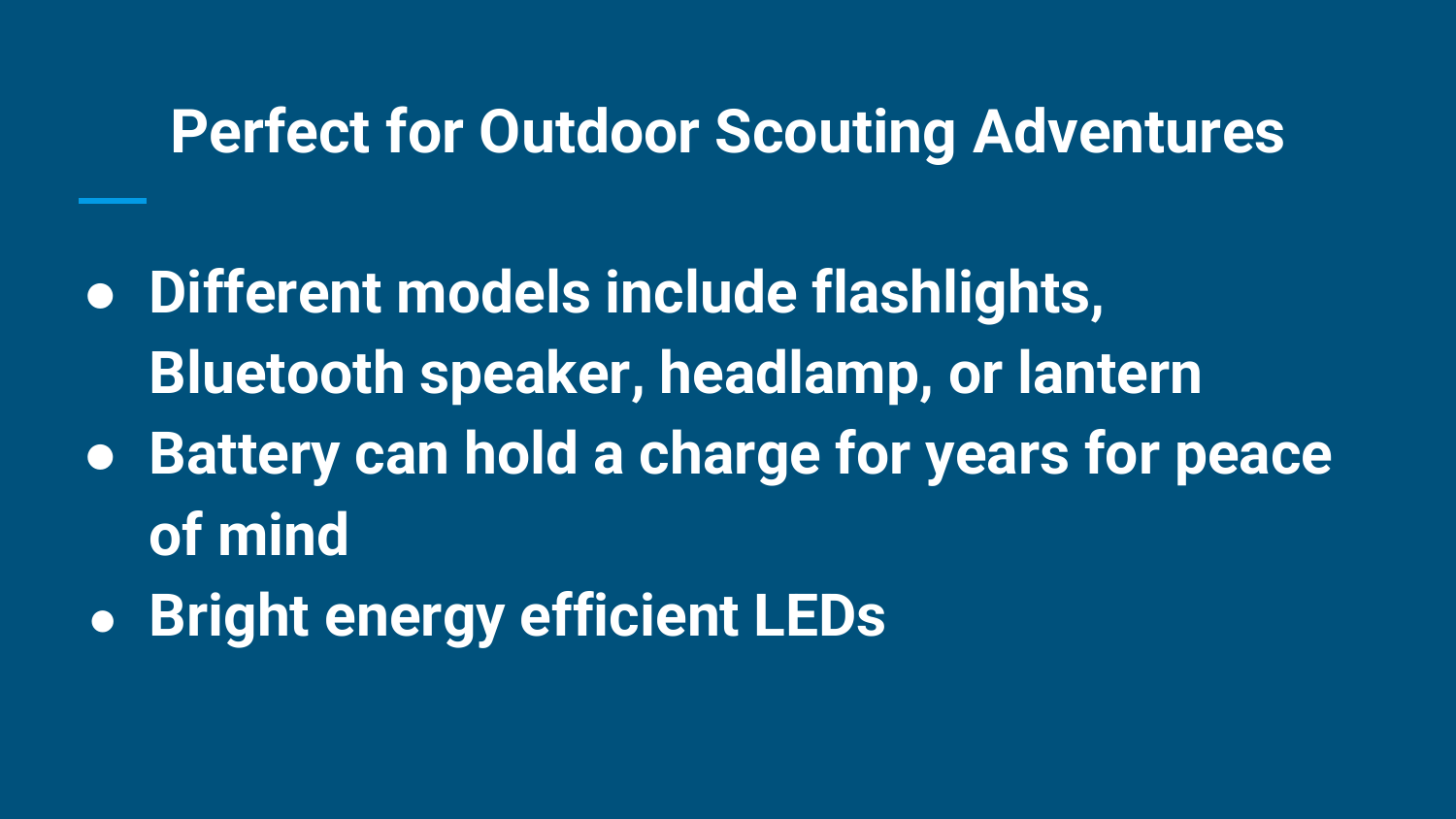## **Perfect Scouting Fundraiser**

# **Can be sold in 3 different ways or all 3 :-)**

- **take out order form**
- **show n sell**
- **online sales**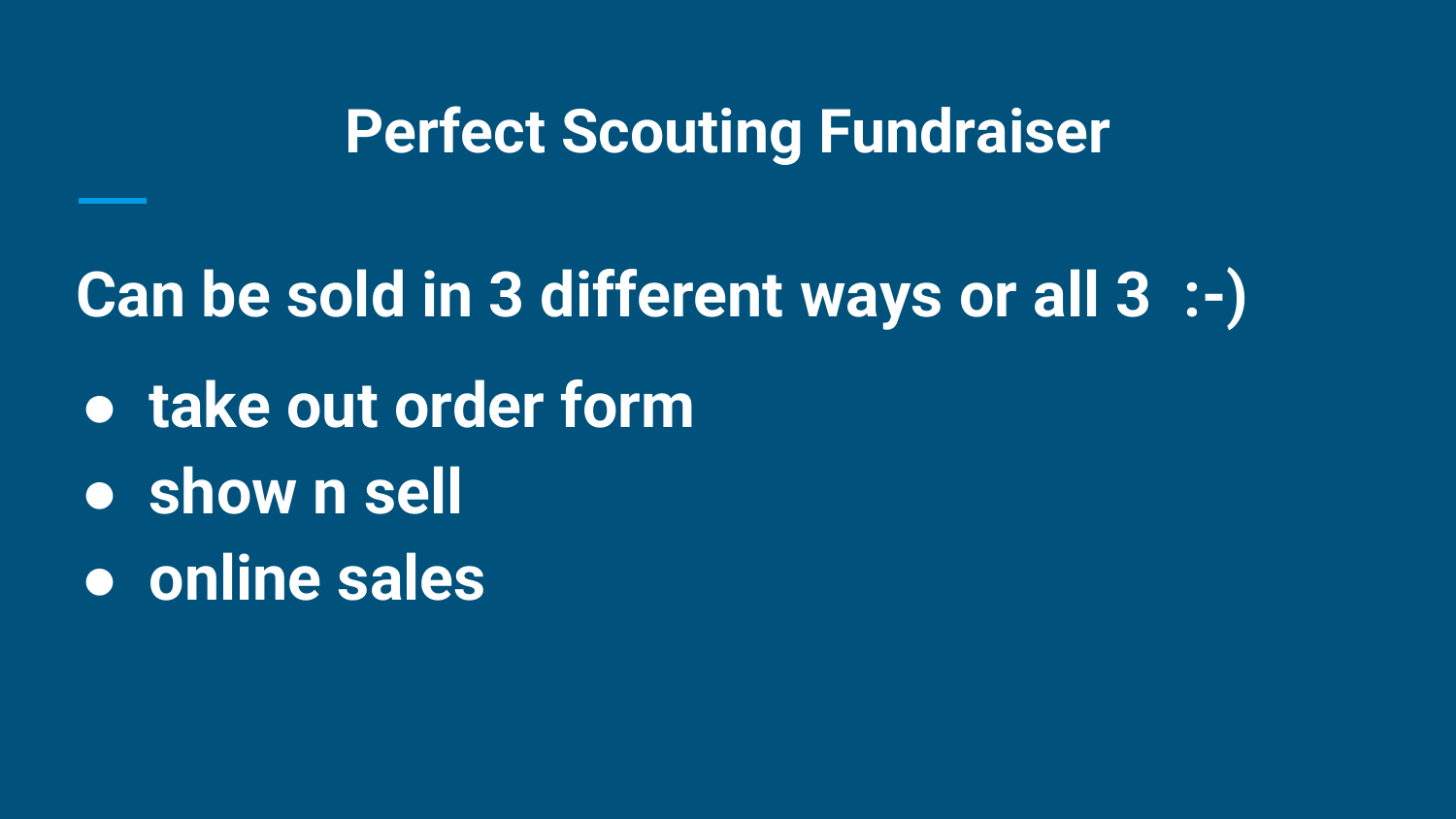## **Perfect Scouting Fundraiser**

● **Full glossy take order forms available for use.**

- **Products can be consigned from the Scout Office.**
- **Units must set up web store fronts with Hybrid to sell directly online and order prizes.**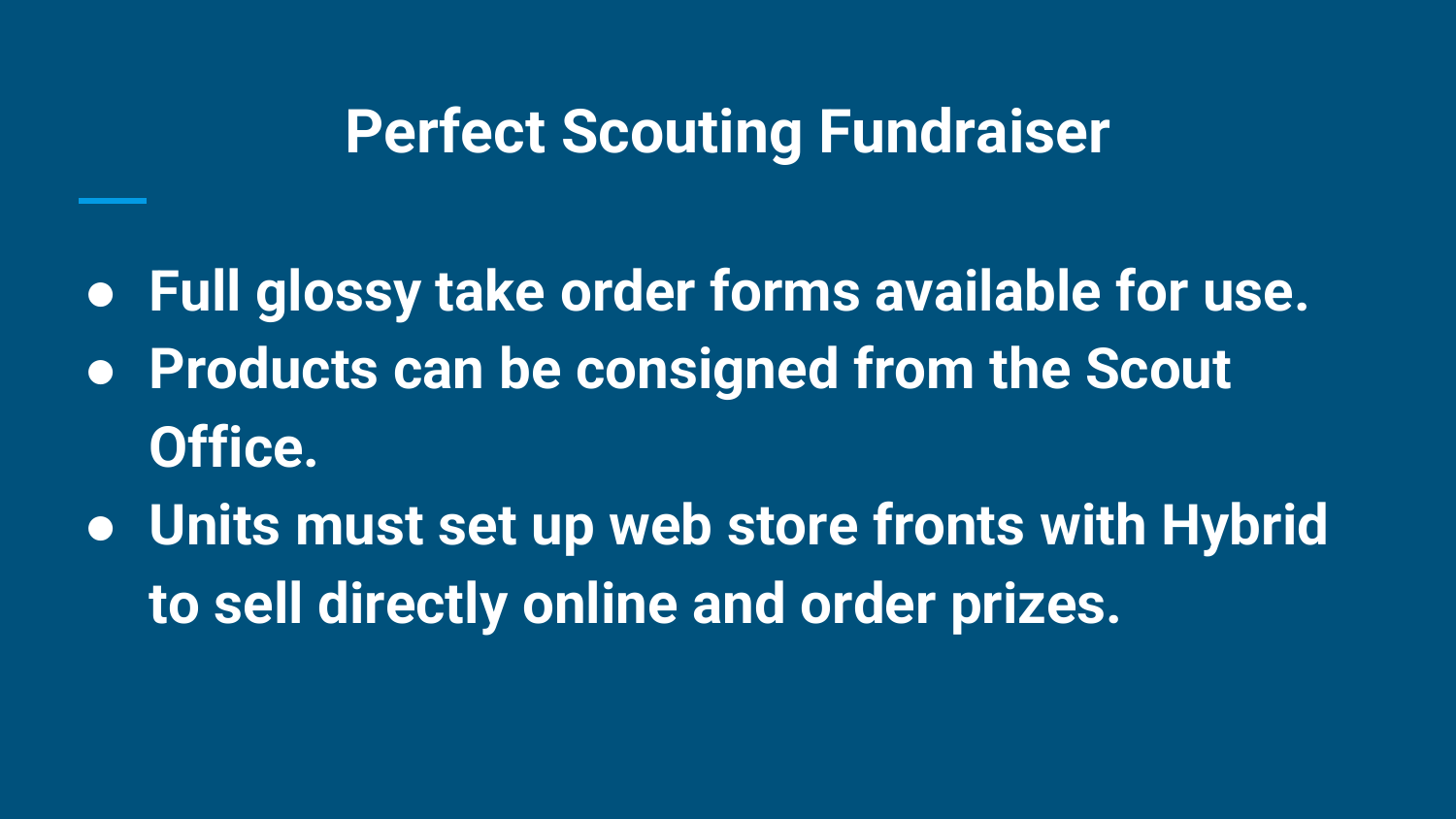## **Perfect Scouting Fundraiser**

- **30% commission on all products sold when paid for within 30 days.**
- **Perfect way to raise fees for Day Camp, Summer Camp, Philmont, NOAC, Jamboree, High Adventure bases**
- **Initial inventory must be paid before getting additional products.**
- **Online sales commissions will be sent directly to Unit Luminary.**
- **Online Commissions will be paid monthly on the 15th via check to Unit directly by Hybrid**
- **Council sales ongoing until August 2022.**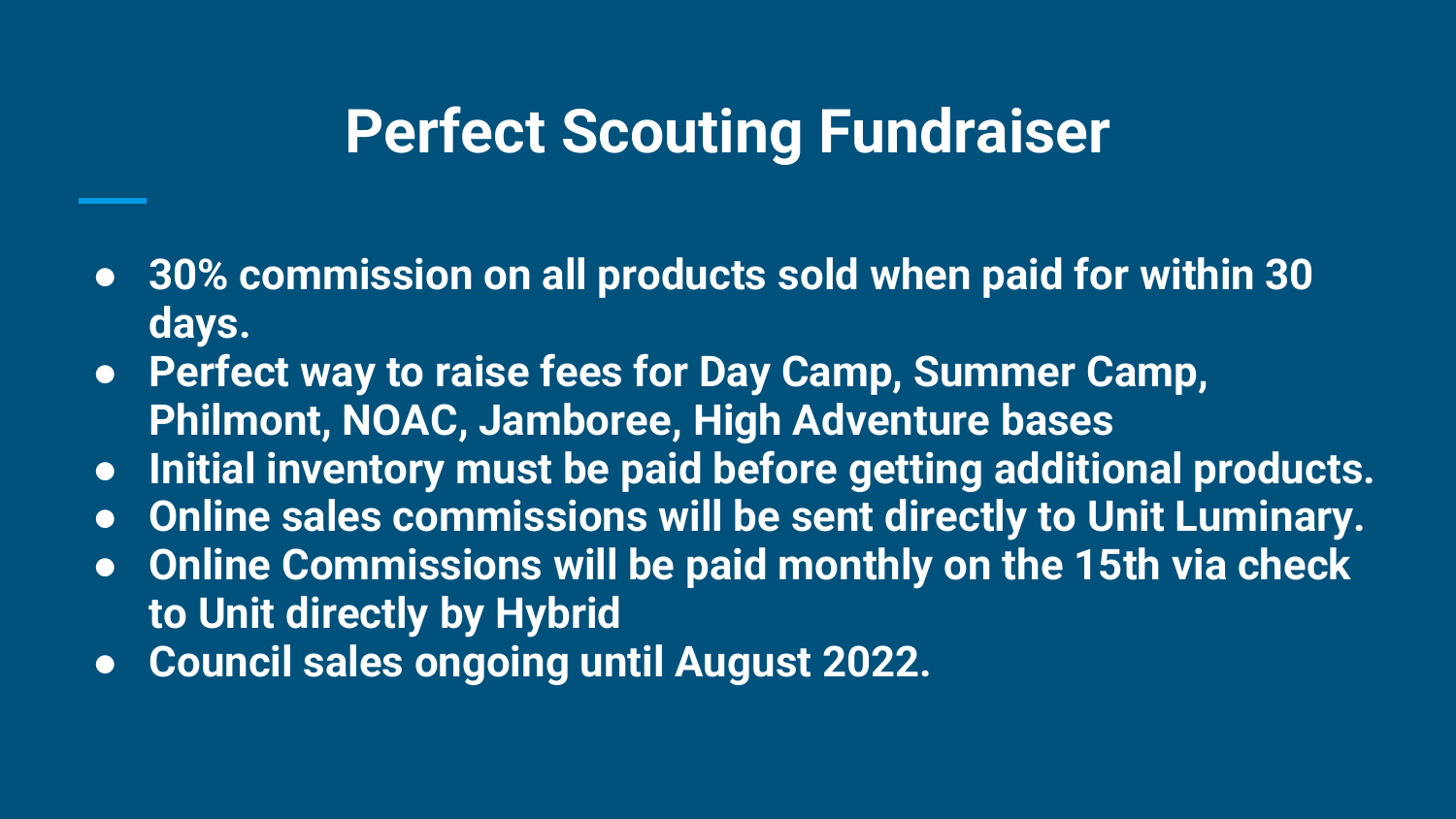## **Prizes**

- **Generous prize program depending on number of units solds or total \$ of all sales.**
- **Multiple prize levels available.**
- **See prize information on order form.**
- **Prizes are orders through Unit's Virtual Storefront.**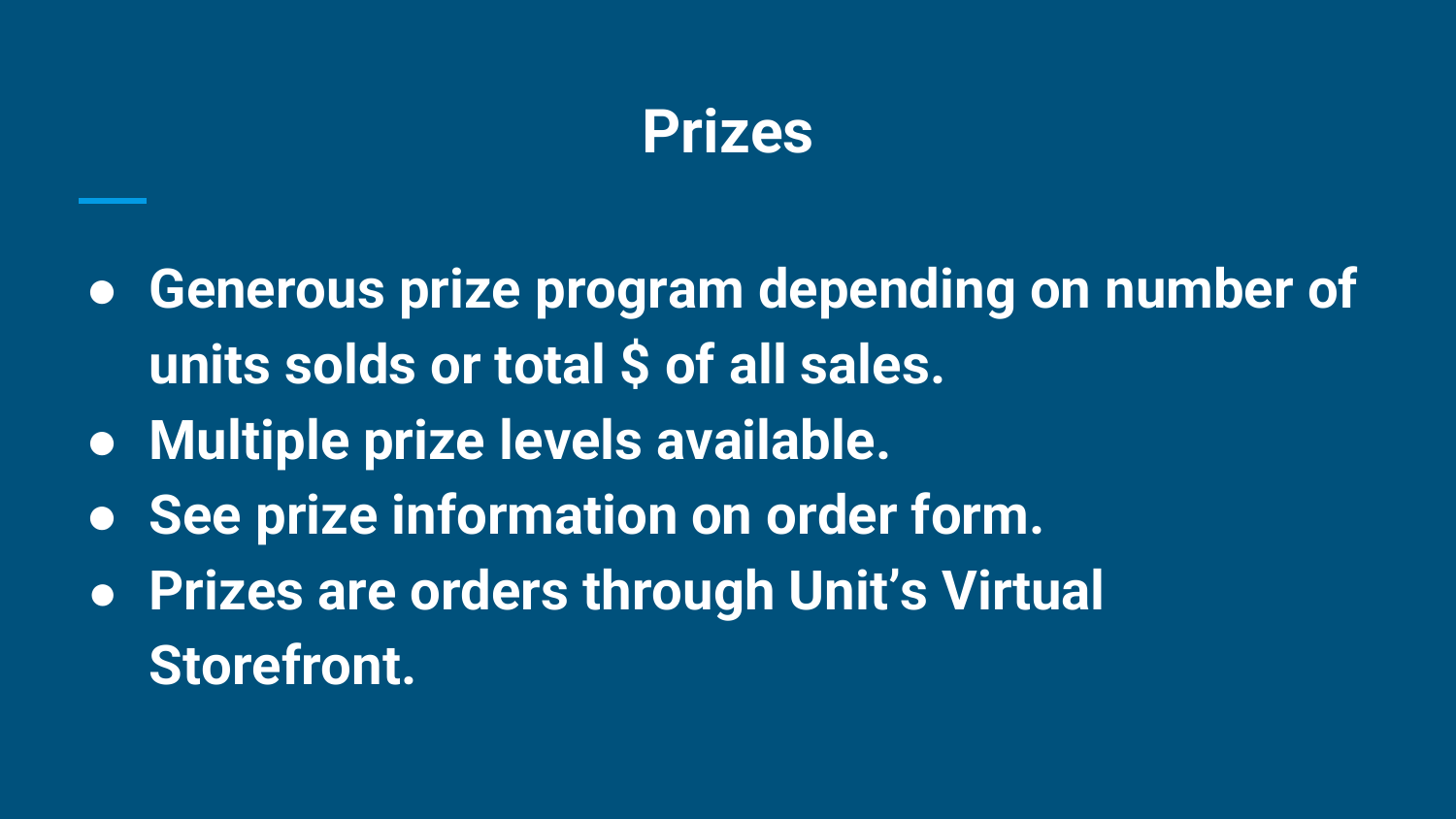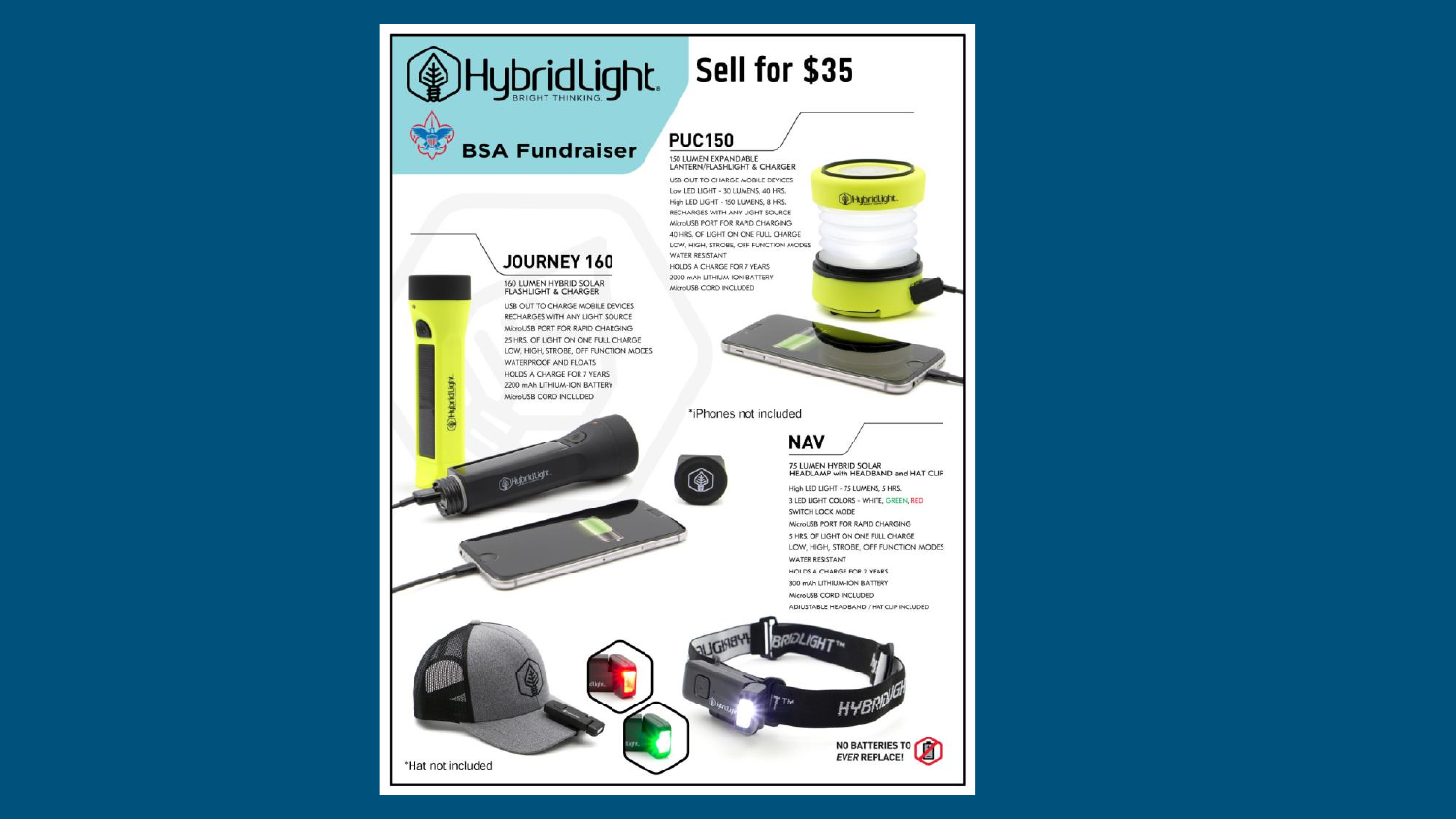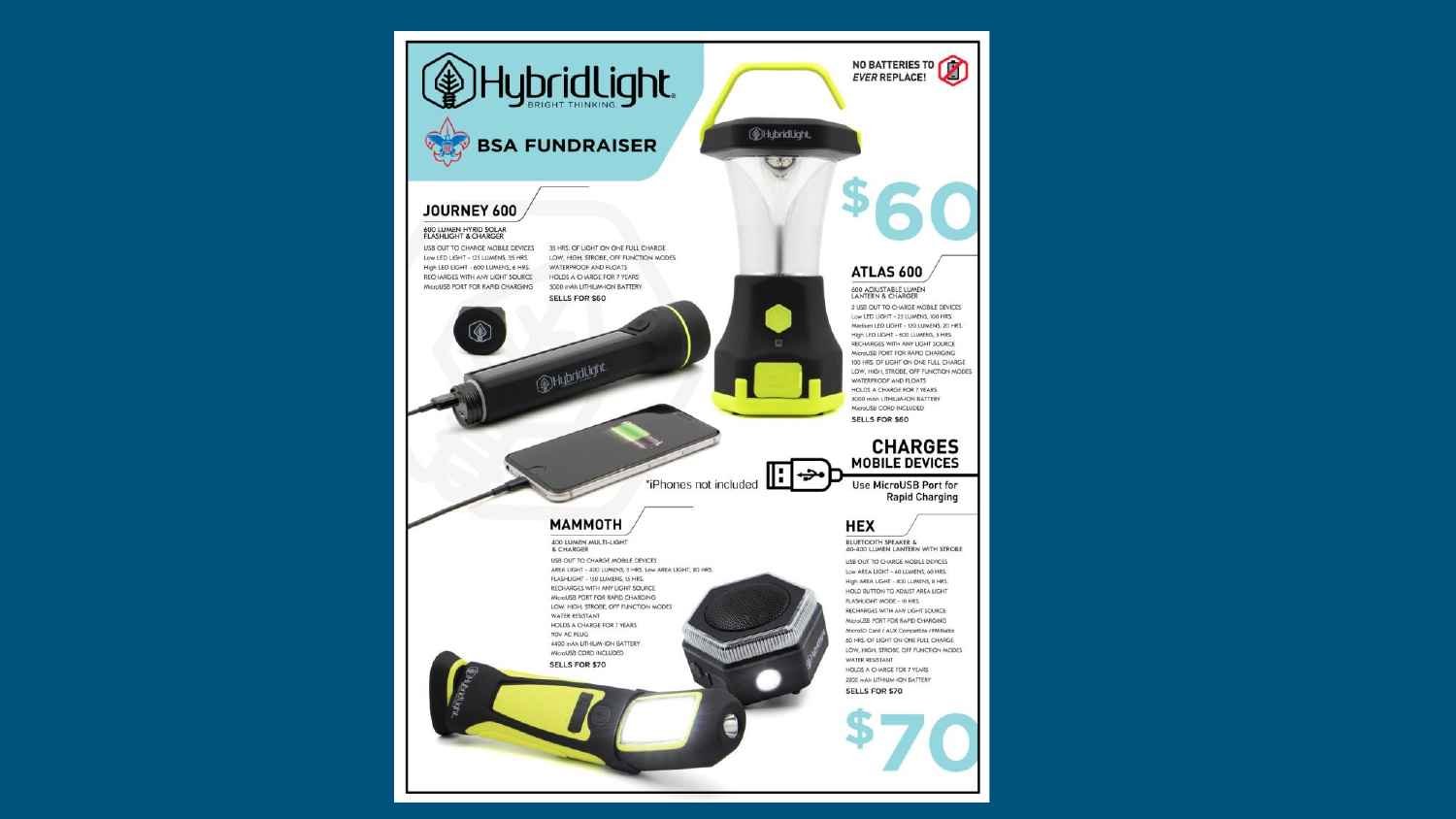

### Sells for \$300 and comes with the following items:



### The PUC 150

The Mammoth AutoLight The HEX Bluetooth Speaker The Journey 300 The NAV Headlamp The Atlas 600 Lantern

### Plus:

A Premium Display Box **Flashdrive with Mannuals** MicroUSB Cord

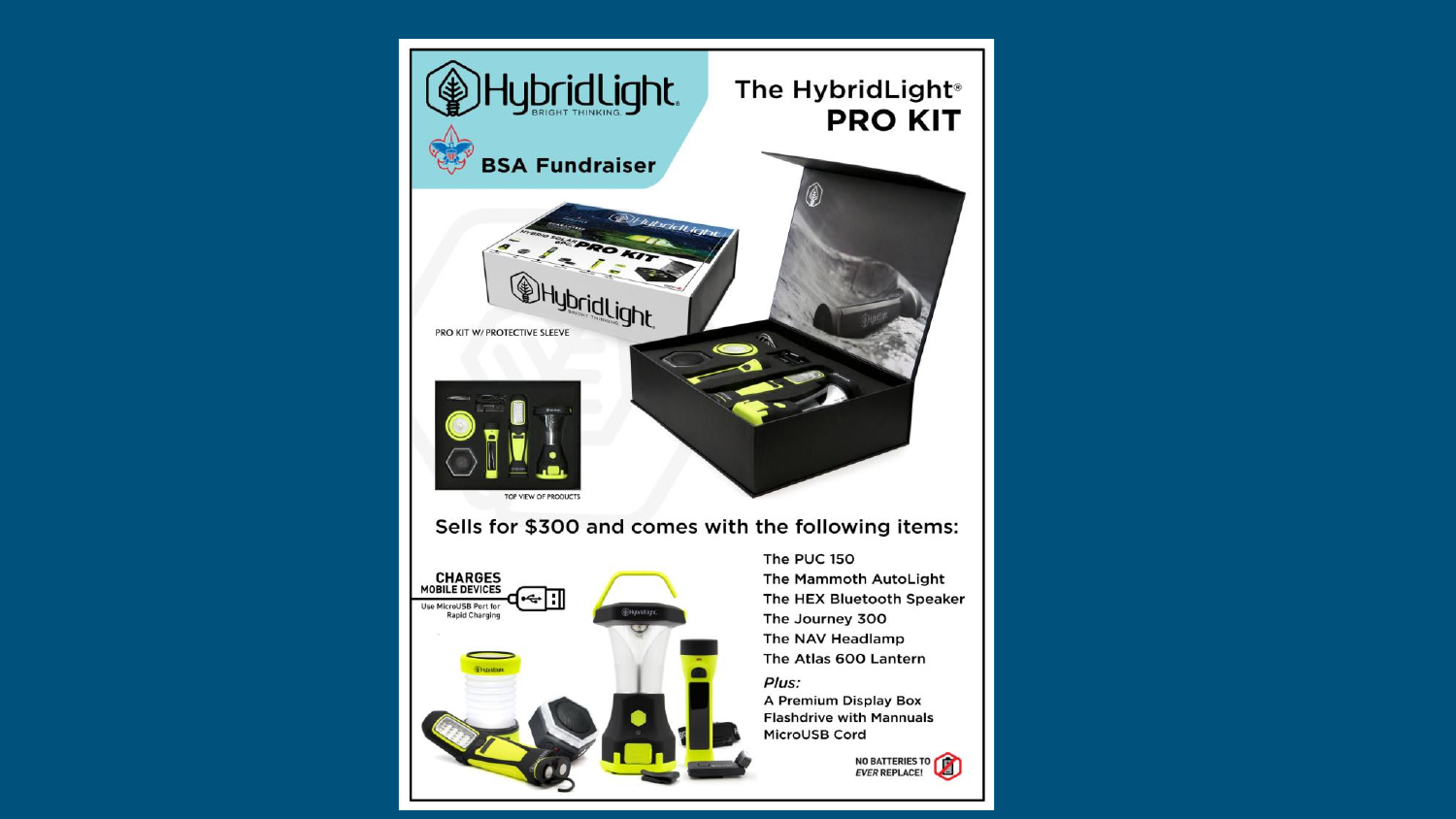

#### Scouts,

Sell 6 of the \$35 light options (PUC, flashlight or headlamp: any mix) or reach \$210 in sales and you will receive the \$63. You ALSO receive your

own NAV HEADLAMP as a prize! \$98 in cash and prizes for selling \$210 worth of flashlights.





Sell 15 of the \$35 lights or reach \$525 in sales and earn you \$157.50 in cash in addition to the NAV HEADLAMP, you also will receive the JOURNEY 160 & PUC (\$260 value of cash and prizes).

Sell 30 of the \$35 lights or reach \$1050 in sales and you earn \$315 in cash, plus the LIGHTS above BUT, there is MORE!! You also earn the ATLAS & MAMMOTH!! That's \$550 in cash and prizes for selling only 30 lights (any mix).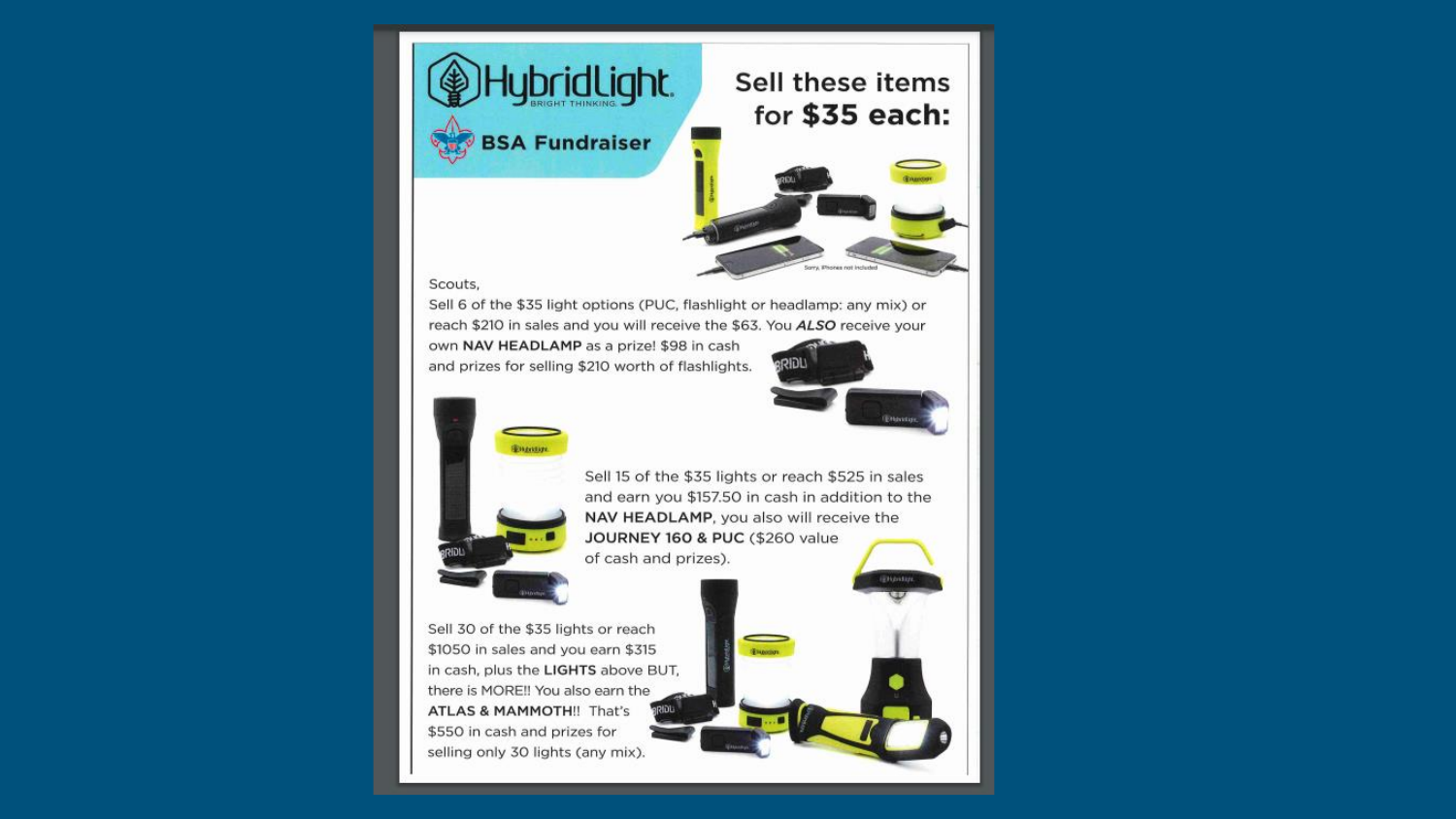# ● **Go to <https://www.hlfundraising.com/>**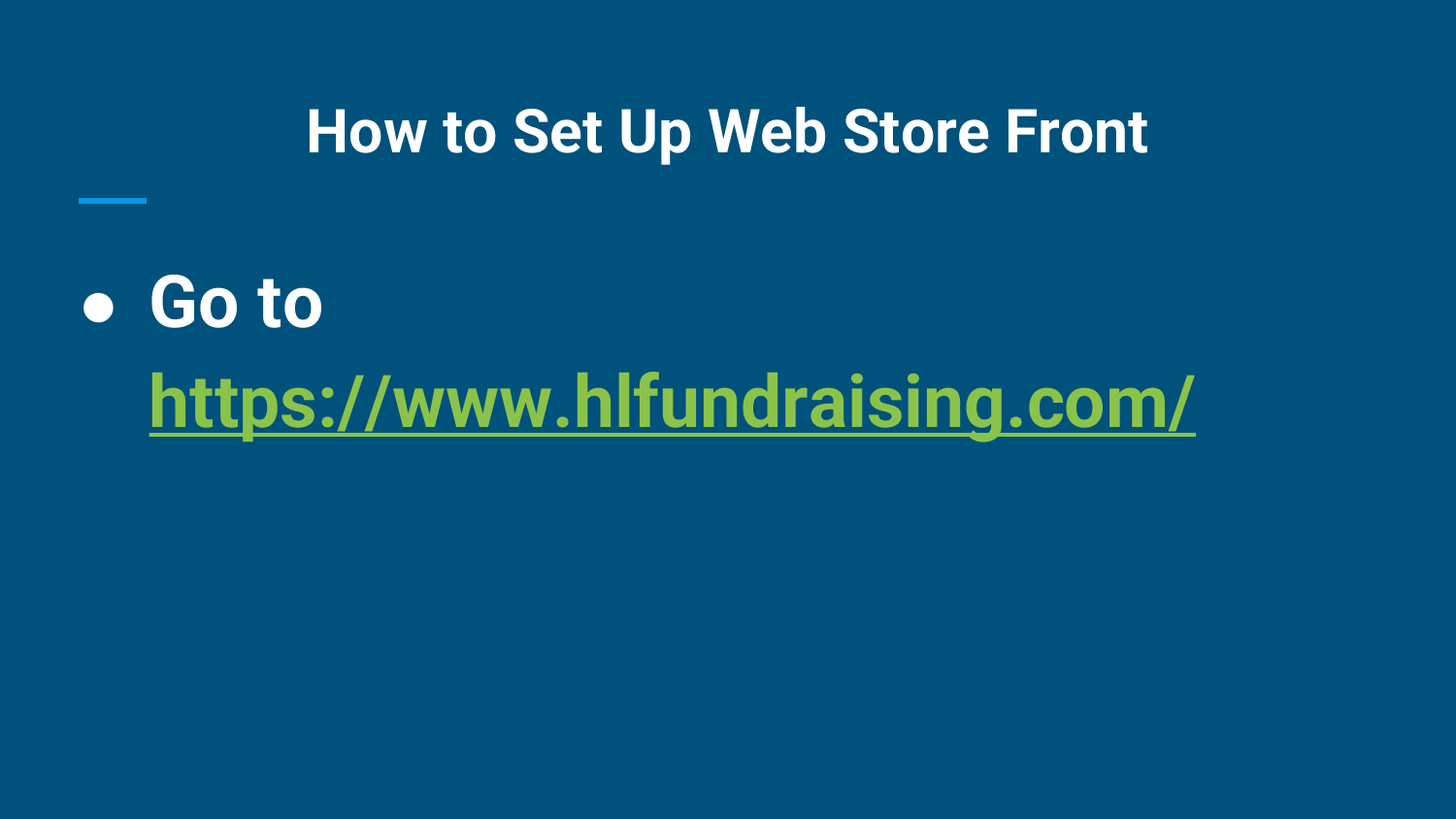

#### **Products FAQs Resources Contact Us**



**LOGIN** 

# **POWER UP** your fundraising goals with HybridLight.



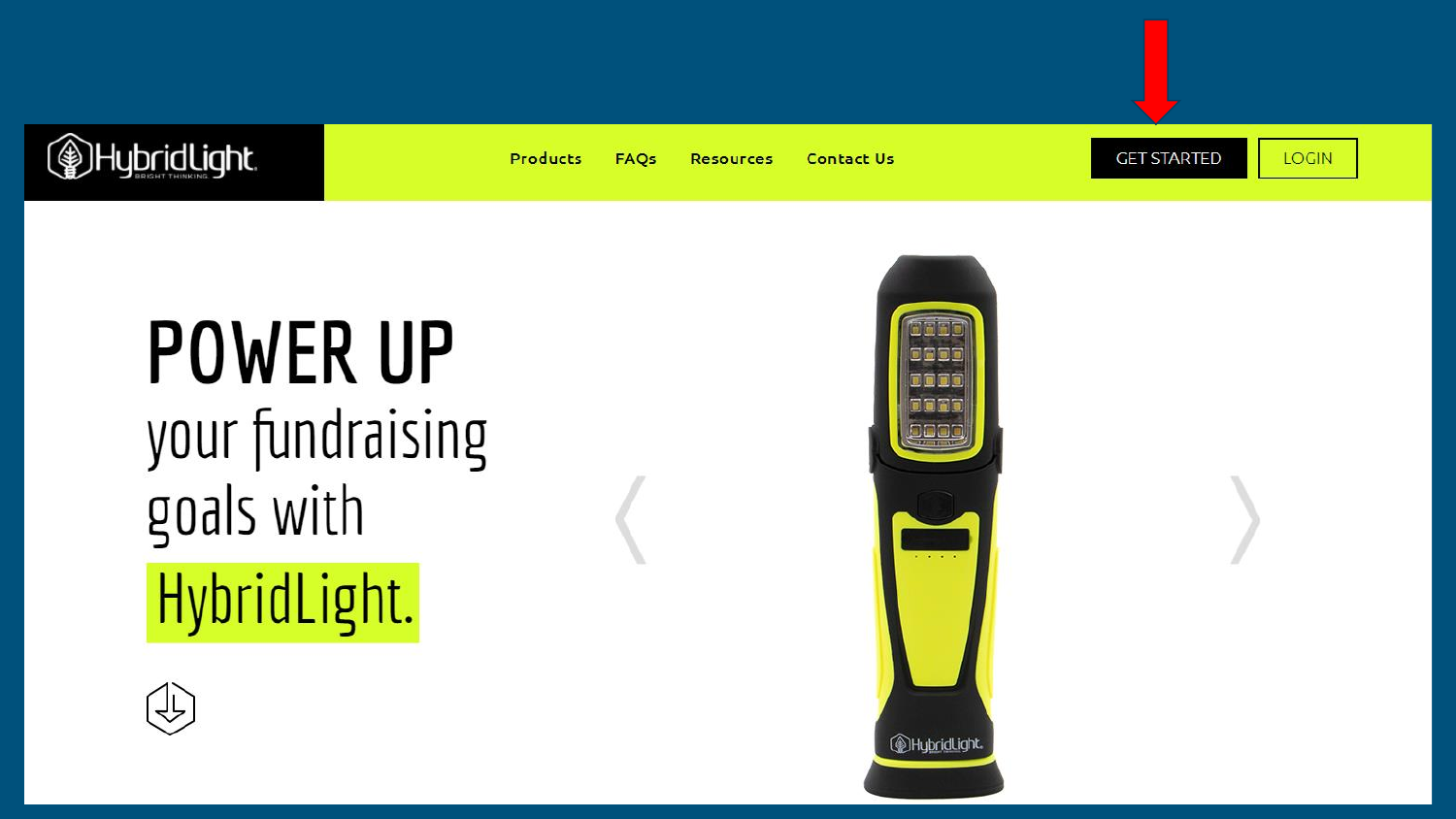- **Next, click on top left "Get Started" to begin**
- **Select Boy Scouts of America as organization / group**
- **Complete the rest of the page**
- **SUBMIT**
- **Make sure to select Istrouma Area Council 211**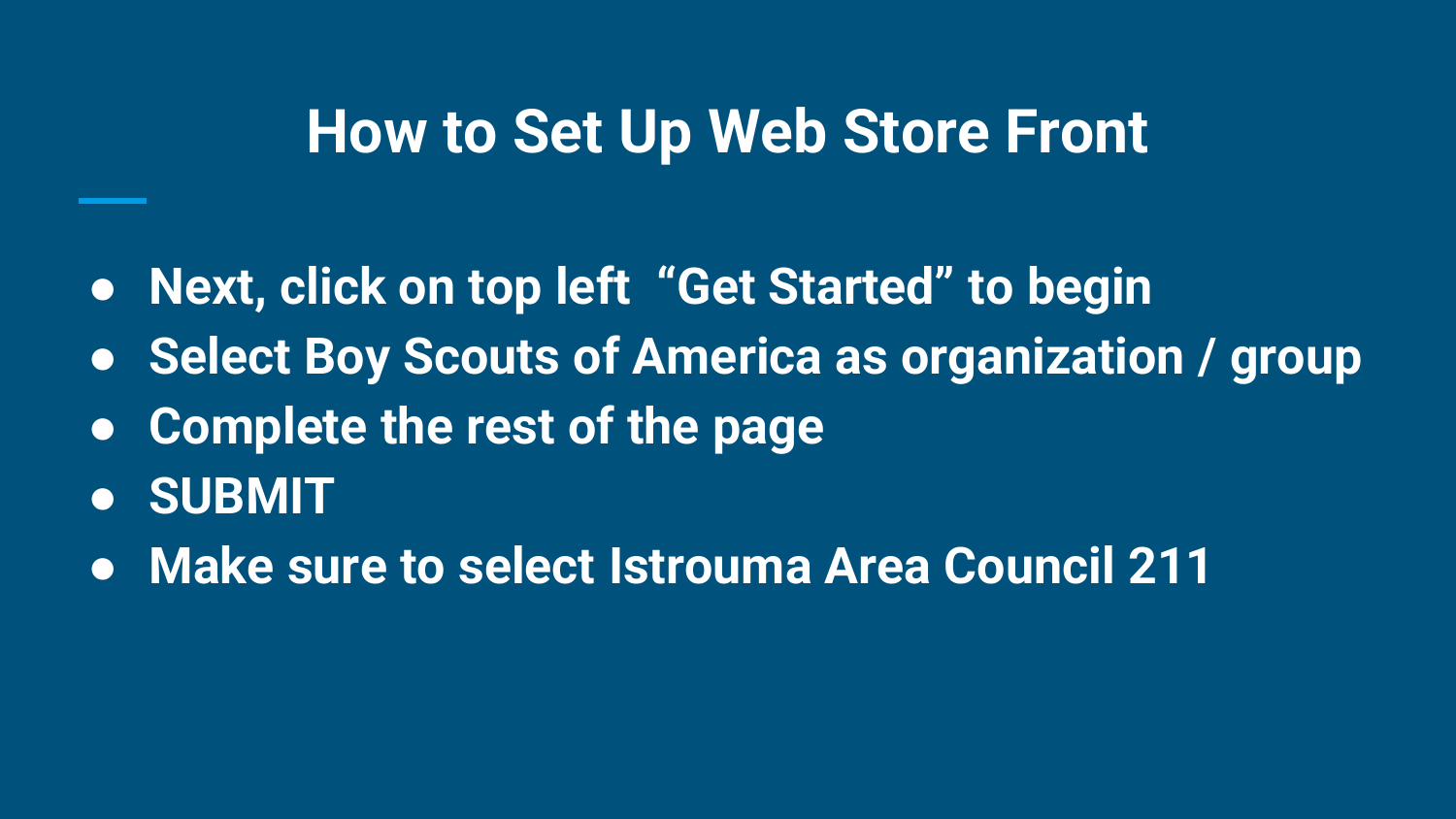# **Get Started**

#### **ORGANIZATION GROUP TYPE ORGANIZATION STATE ORGANIZATION CITY TROOP/GROUP NUMBER COUNCIL NAME** Boy Scouts of America **Baton Rouge** Istrouma Area Council 211 Louisiana  $\blacktriangledown$ ۰ **PAGE URL** https://www.hlfundraising.com/boy-scouts-of-america/la **CONTACT CONTACT NAME CONTACT EMAIL PASSWORD Contact Name Contact Email** Password

### CHECK NAME (WHO SHOULD CHECKS BE MADE OUT TO FOR COMMISSION PAYMENTS)

**Check Name**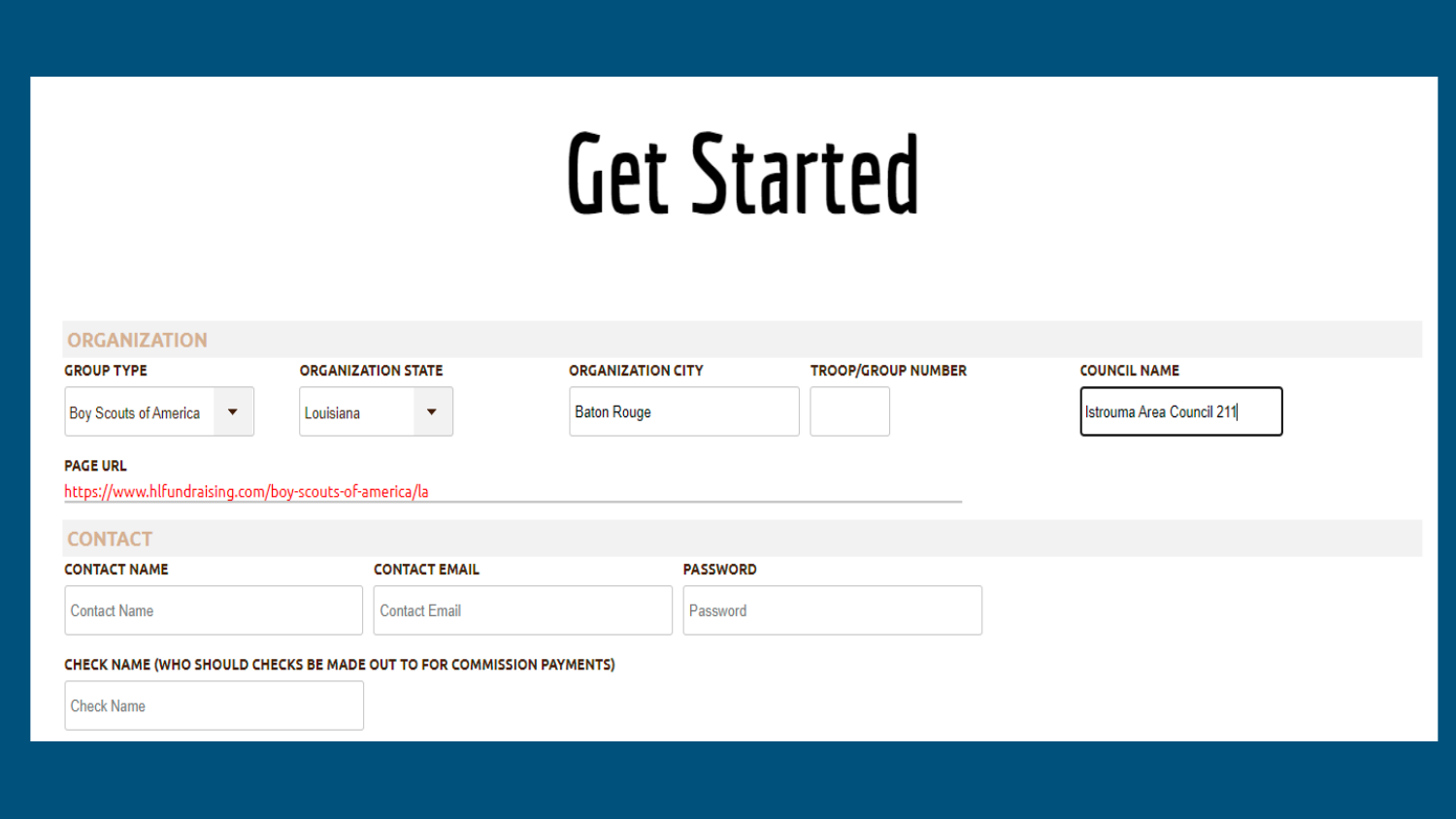- **You will create your log on with email and your own password.**
- **Hybrid will email you when approved with your own URL for your Unit.**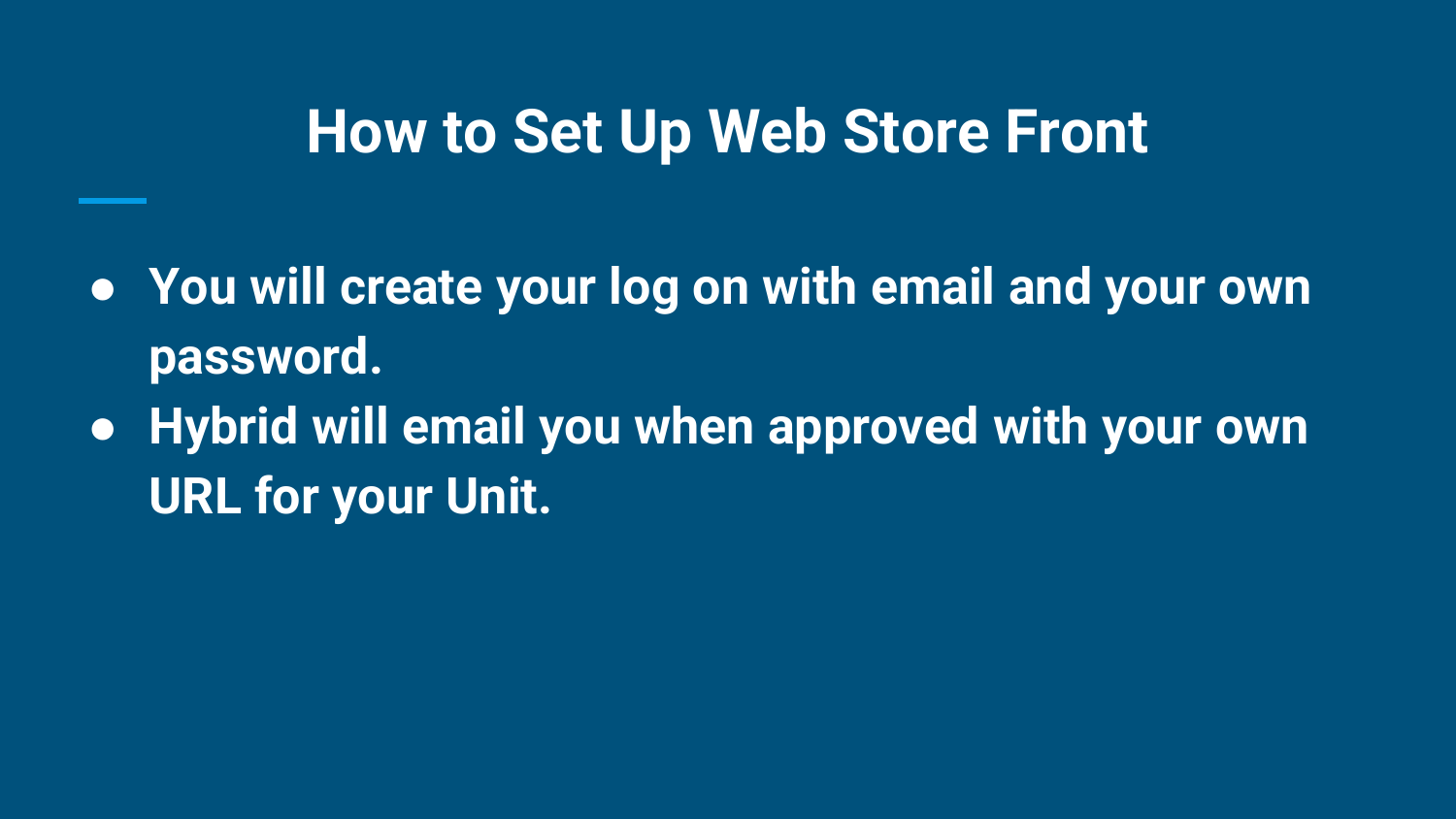● **Log on to site: <https://www.hlfundraising.com/fr-admin/>**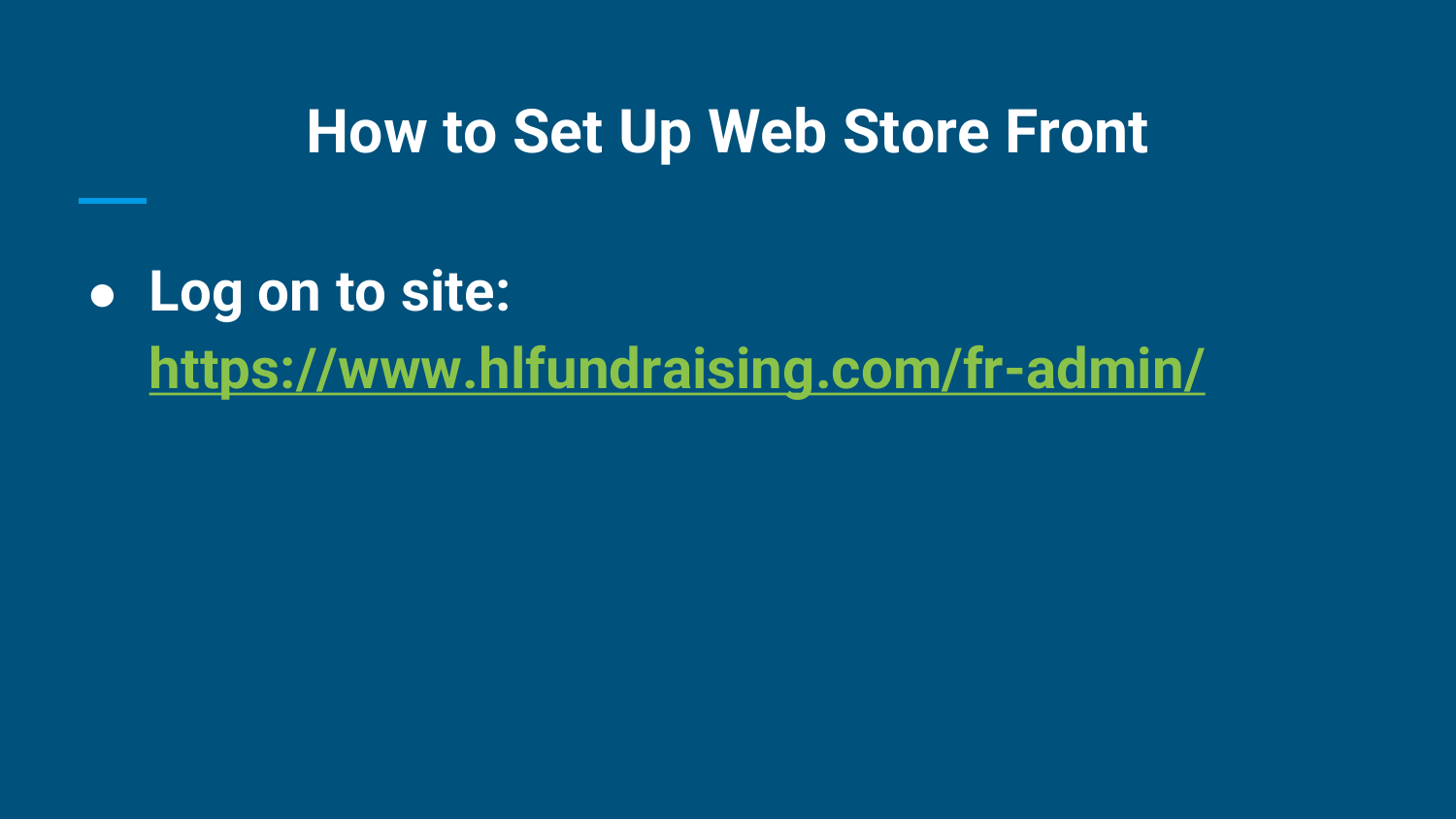

### **Products Sold**

Enter the quantity of items sold by each individual. Once completed, click "Save Changes" at the bottom of the page to save changes. NOTE: The list below is a RUNNING TOTAL of sales. Enter the total number of products sold by each individual.

### Purchase Report || Bulk Upload Sellers || Manage or Add Sellers || Products Sold || Order Prizes

|                |              |        | <b>Atlas</b> |        | <b>NAV</b> |        | Hex     |        | <b>Pro Kit</b> |        | Journey 160 |        | Journey 300<br><b>Flashlight / Charger</b><br><b>Black</b> |        | Journey 300<br>Flashlight / Charger<br>Yellow |        | <b>Mammoth</b> |        |
|----------------|--------------|--------|--------------|--------|------------|--------|---------|--------|----------------|--------|-------------|--------|------------------------------------------------------------|--------|-----------------------------------------------|--------|----------------|--------|
| First<br>Name  | Last<br>Name | Online | Offline      | Online | Offline    | Online | Offline | Online | Offline        | Online | Offline     | Online | Offline                                                    | Online | Offline                                       | Online | Offline        | Online |
| Ammie          | Dunn         |        |              |        |            |        |         |        |                |        | 0           |        |                                                            |        |                                               |        | 0              |        |
| Dorothy Garcia |              |        | 10           |        |            |        |         |        | v              |        | 10          |        | 10                                                         |        | 10.                                           |        | 10             |        |
| E.J.           | Moore        |        | $ 0\rangle$  |        | 0          |        | 0       |        | $\bf{0}$       |        | 10          |        | 10                                                         |        | 10                                            |        | 10             |        |
| Gary           | Mertz        |        | $\mathbf{0}$ |        |            |        |         |        | U              |        | 0           |        | 10                                                         |        | 10                                            |        | 10             |        |
| Jennifer       | Harris       |        | 10           |        |            |        |         |        |                |        | 0           |        |                                                            |        |                                               |        | 10             |        |
| Juan           | Prado        |        | $\vert 0$    |        |            |        |         |        | U              |        | 0           |        | 10                                                         |        | 10                                            |        | 10             |        |
| Margaret Brown |              |        | 10           |        |            |        |         |        |                |        | 0           |        | 10                                                         |        | 10                                            |        | 10             |        |
| Rhett          | Nicosia      |        | 10           |        |            |        |         |        |                |        | 0           |        | 10                                                         |        | o                                             |        | 10             |        |
| Tyrone         | <b>Black</b> |        | 10           |        |            |        |         |        |                |        | 0           |        | 0                                                          |        | 0                                             |        | 10             |        |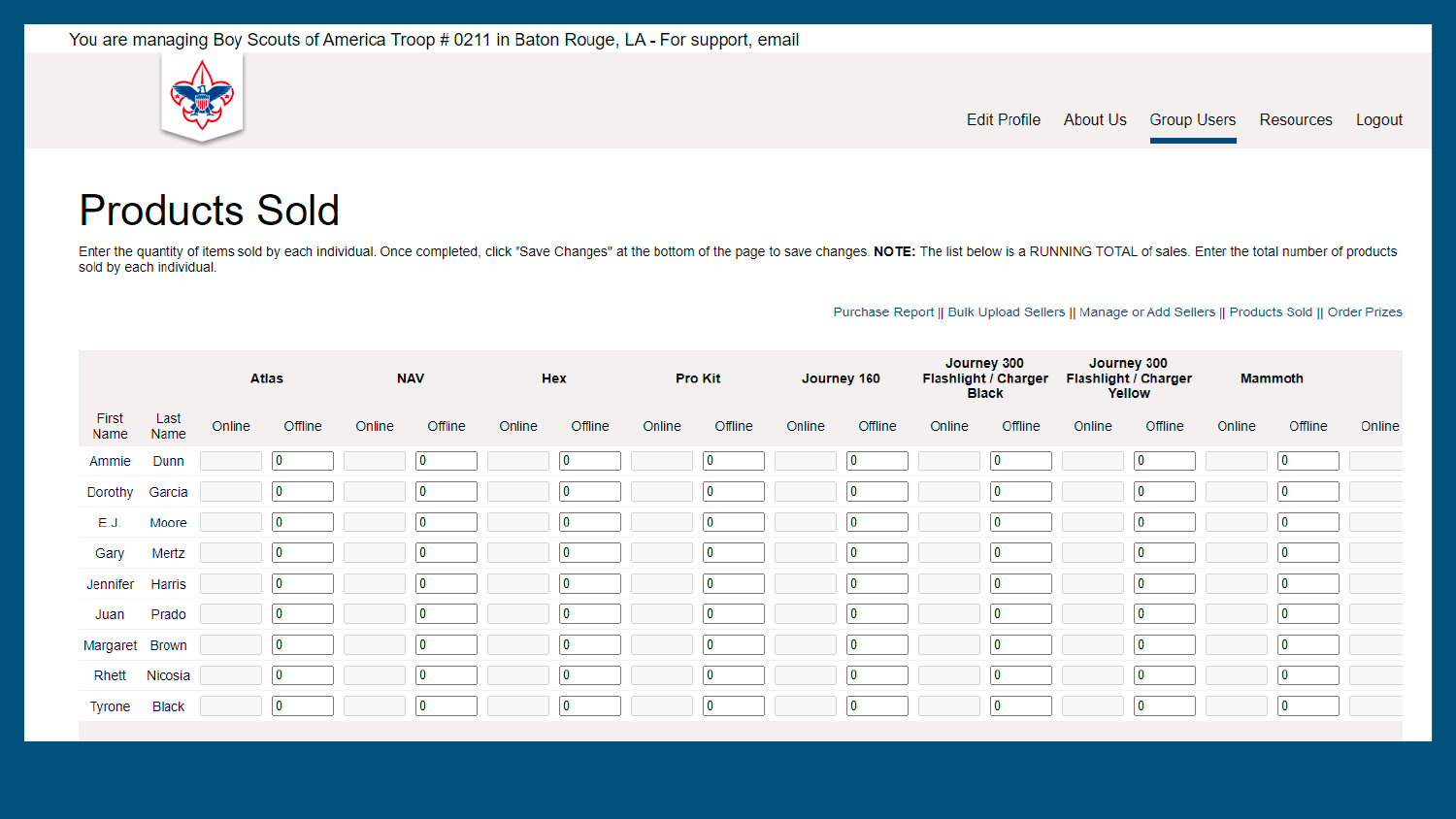● **At top right click on "About Us" to add your Unit information you would like customers to see.**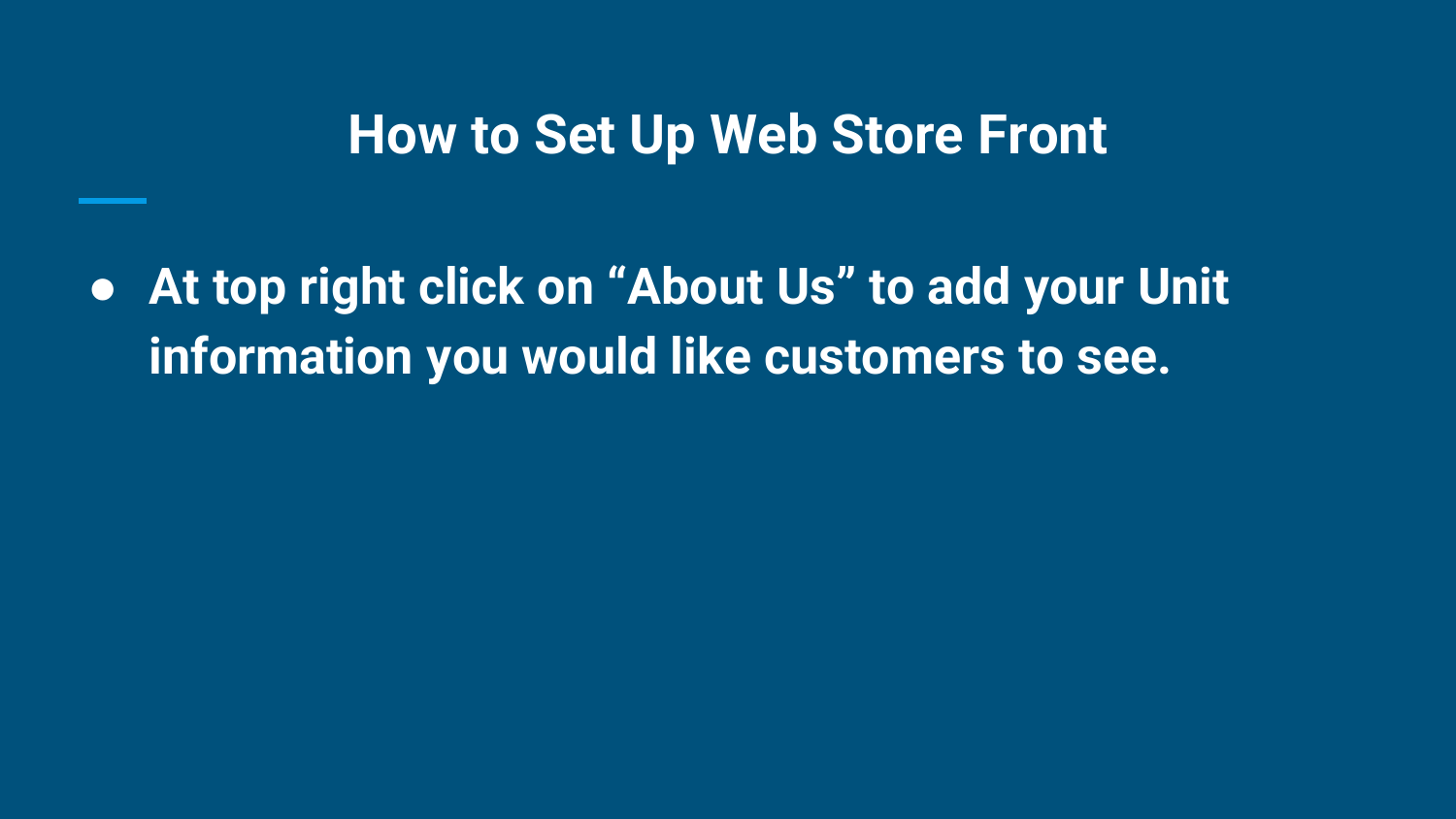

### **About Us**

Add information pertaining to your group that will show on your online store.

#### **About Us Text:**

 $\bigodot$  a source  $B$   $I$   $\bigl| \equiv \pm \pm \equiv \bigr|$   $\equiv$   $\pm$   $\equiv$   $\bigl| \equiv \pm \bmod$ 

The Istrouma Area Council, (IAC) serves 13 parishes in Louisiana and Wilkinson County, Mississippi. We provide a quality Scouting program to more than 7,600 co-ed youth. Over 2,911 adult volunteers support 285 Cub Scout Pa Boy Scout Troops, Venturing Crews and Exploring Posts.

It is the mission of the Istrouma Area Council, Boys Scouts of America, to build character, citizenship and total fitness while preparing young people to make ethical and moral choices over the course of their lifetimes by in them the values of the Scout Oath and Law.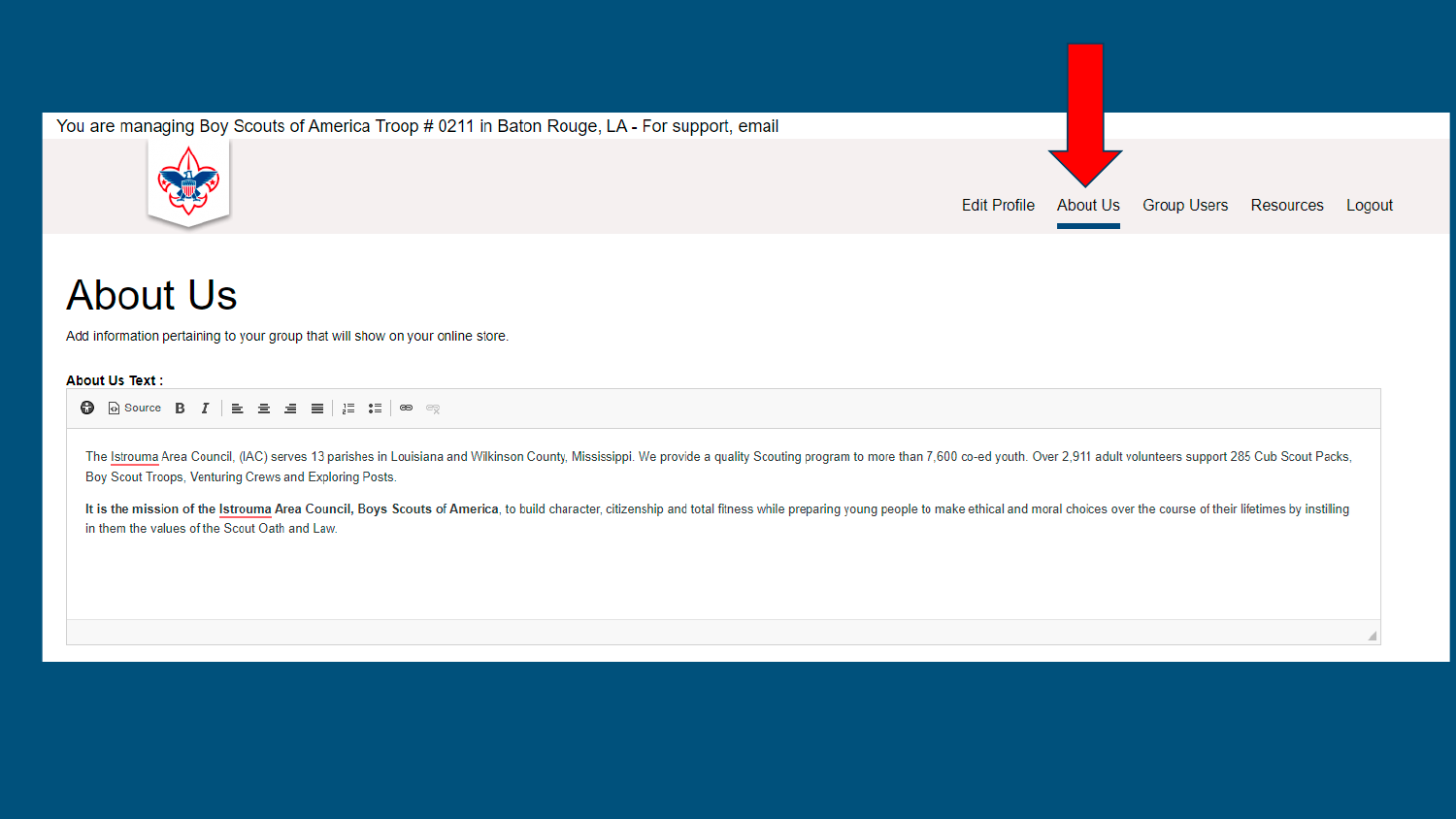- **At top right under "Group Users" add your scouts either by Excel bulk upload or manage sellers to add names individually.**
- **You will be able to track online sales by scout and order prizes through storefront.**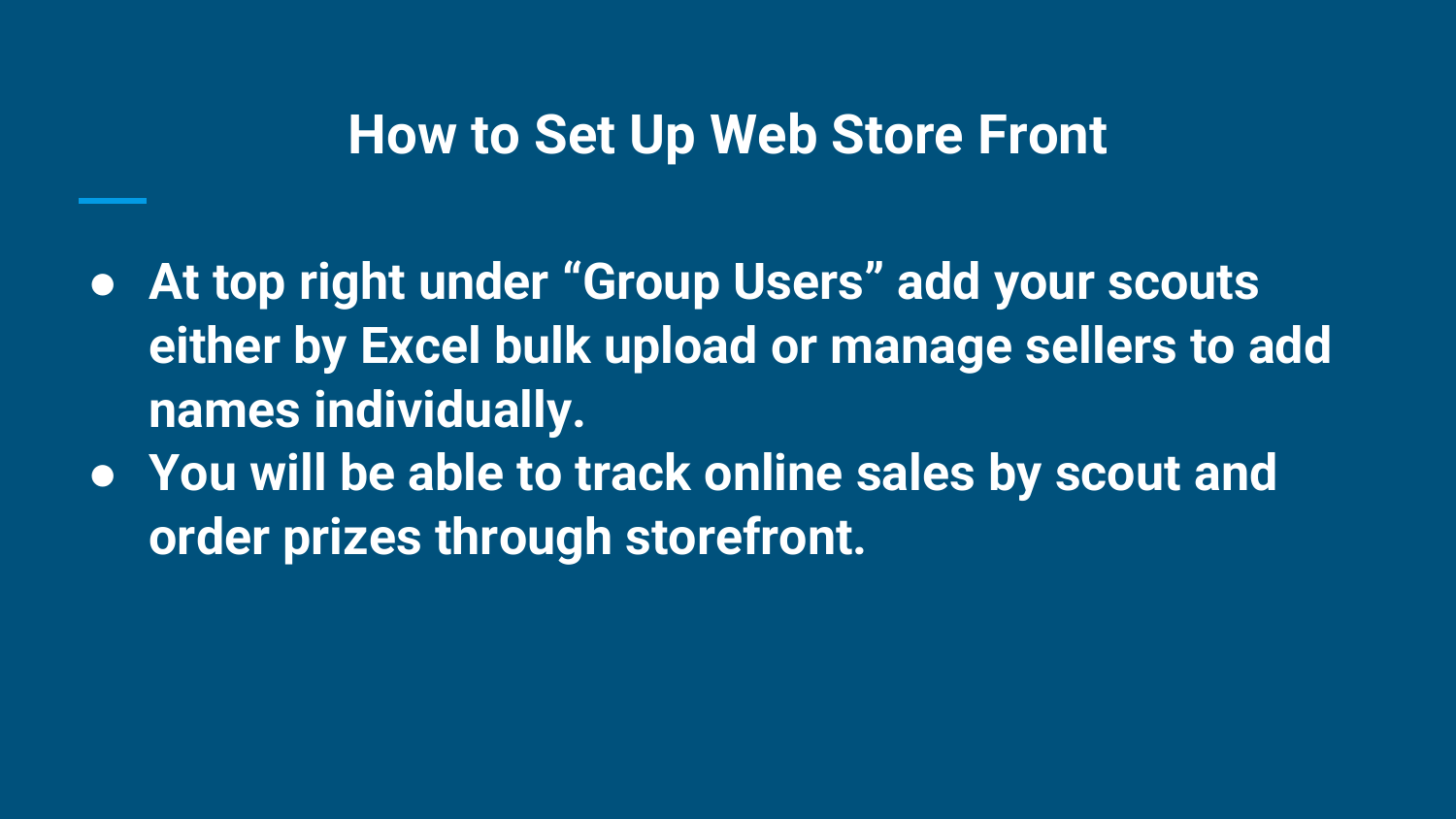

### **Products Sold**

Enter the quantity of items sold by each individual. Once completed, click "Save Changes" at the bottom of the page to save changes. NOTE: The list below is a RUNNING TOTAL of sales. Enter the total number of products sold by each individual.

Purchase Report || Bulk Upload Sellers || Manage or Add Sellers || Products Sold || Order Prizes

|                |              |        | <b>Atlas</b> |        | <b>NAV</b> |        | <b>Hex</b>   |        | <b>Pro Kit</b> |        | Journey 160  |        | Journey 300<br>Flashlight / Charger<br><b>Black</b> |        | Journey 300<br>Flashlight / Charger<br>Yellow |        | <b>Mammoth</b>          |        |
|----------------|--------------|--------|--------------|--------|------------|--------|--------------|--------|----------------|--------|--------------|--------|-----------------------------------------------------|--------|-----------------------------------------------|--------|-------------------------|--------|
| First<br>Name  | Last<br>Name | Online | Offline      | Online | Offline    | Online | Offline      | Online | Offline        | Online | Offline      | Online | Offline                                             | Online | Offline                                       | Online | Offline                 | Online |
| Ammie          | Dunn         |        | 10           |        |            |        | U            |        | 10             |        | 10           |        | 10                                                  |        | 10                                            |        | $\overline{0}$          |        |
| Dorothy Garcia |              |        | 10           |        |            |        | 0            |        | 10             |        | 10           |        | 10.                                                 |        | 10                                            |        | $\overline{\mathbf{0}}$ |        |
| E.J.           | Moore        |        | 10           |        |            |        | 0            |        | 10             |        | 10           |        | 10                                                  |        | 10                                            |        | 10                      |        |
| Gary           | Mertz        |        |              |        |            |        |              |        | 0              |        | $\mathbf{0}$ |        |                                                     |        | 0                                             |        | 0                       |        |
| Jennifer       | Harris       |        | 0            |        |            |        | $\mathbf{0}$ |        | 10             |        | 10           |        | 10                                                  |        | 10                                            |        | 10                      |        |
| Juan           | Prado        |        | 0            |        |            |        | 0            |        | 10             |        | 10           |        | ۱0                                                  |        | 10                                            |        | 10                      |        |
| Margaret Brown |              |        |              |        |            |        |              |        | 0              |        | 10           |        | $\mathbf{0}$                                        |        | 10                                            |        | 10                      |        |
| Rhett          | Nicosia      |        |              |        |            |        |              |        |                |        | $\Omega$     |        |                                                     |        | 10                                            |        | 10                      |        |
| <b>Tyrone</b>  | Black        |        |              |        |            |        |              |        | 0              |        | 0            |        | ۱0                                                  |        | 10                                            |        | 10                      |        |